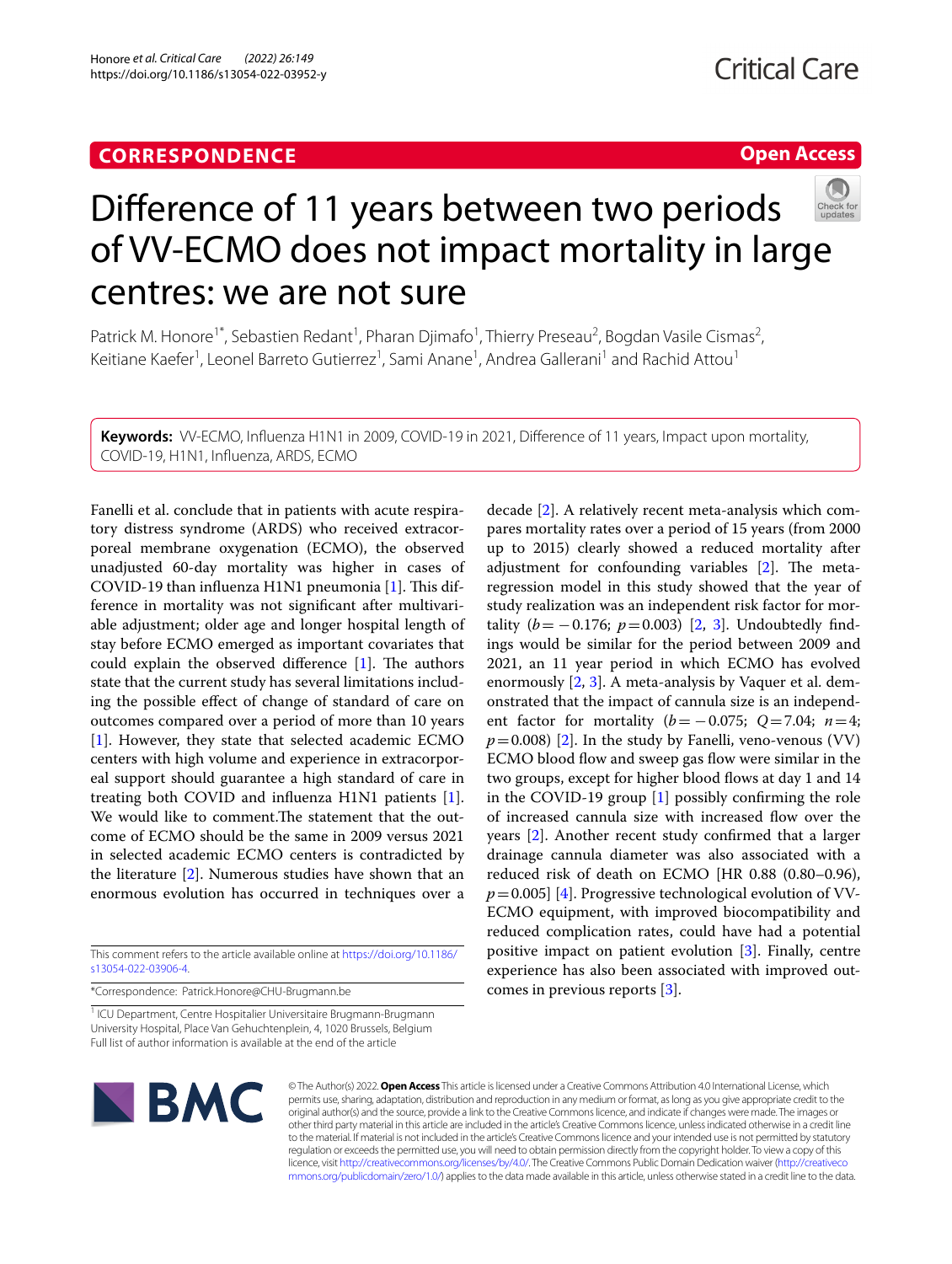# **Authors reply**

# **Diference of 11 years between two periods of VV‑ECMO does not impact mortality in large centres: we are not sure. Authors' reply**

Vito Fanelli<sup>3,4\*</sup>, Marco Giani<sup>5</sup>, Giacommo Grasselli<sup>6</sup>, Luca Brazzi<sup>3,4</sup> and Marco V. Ranieri<sup>7</sup>

\*Correspondence: vito.fanelli@unito.it

<sup>3</sup> Department of Surgical Sciences, University of Turin, Turin, Italy.<br><sup>4</sup> Department of Anesthesia, Critical Care and Emergency - Città c Department of Anesthesia, Critical Care and Emergency - Città della Salute e della Scienza Hospital, University of Turin, Corso Dogliotti 14, 10126 Turin, Italy.

Department of Emergency and Intensive Care, School of Medicine and Surgery, ASST Monza, University of Milano-Bicocca, Monza, Italy. Department of Anesthesia, Critical Care and Emergency, Fondazione IRCCS Ca' Granda Ospedale Maggiore Policlinico, Milan, Italy.

7 Alma Mater Studiorum – Università di Bologna, Dipartimento di Scienze Mediche e Chirurgiche (DIMEC), Anesthesia and Intensive Care Medicine, IRCCS Policlinico di Sant'Orsola, Bologna, Italy.

We thank Dr. Honore and colleagues for their comments to our study on extracorporeal membrane oxygenation (ECMO) support for COVID-19 and H1N1 patients with ARDS  $[1]$  $[1]$ . They raise few points that we want to address. Over the last decade, the care of critical ARDS patients on ECMO support has indeed evolved. Dr Honore and colleagues argue that the outcome of ARDS patients treated with ECMO has improved overtime given the technological improvement of extracorporeal support. Recent evidences show that greater attention has been paid on limiting driving pressure to minimize the risk of ventilator induced lung injury [\[5](#page-2-4)]. Ultraprotective ventilation was already implemented in our H1N1 ECMO cohort, as shown by a median driving pressure of 10 (see electronic supplement), which was lower compared to COVID-19 patients. In addition, the use of prone positioning has become a standard of care after 2013 [\[6](#page-2-5)] but, it has been implemented in patients on ECMO support only in the last few years and was frequently used in COVID-19 patients. This might have influenced our fndings, as two recent large meta-analysis on retrospective studies showed a possible association with reduced mortality [\[7](#page-2-6), [8](#page-2-7)]. Moreover, in our H1N1 cohort hospital mortality was around 30%, similar to the rate reported in the EOLIA trial [[9\]](#page-2-8) and did not improve over time. Dr Honore and colleagues speculate that higher blood flow at day 1 and 14 in COVID-19 group might be related to the use of larger cannula over time, which was reported to be associated with higher mortality. In our study, the hazard ratio of death at 60 days was estimated accounting for blood fow and sweep gas at day 1 of extracorporeal

support. The hazard ratio of death at 60 days decreased from 1.76, (95% CI 1.17–2.64) to 1.54 (95% CI 0.82–2.90) accounting for blood flow and sweep gas at day 1 of extracorporeal support; only adjusting for confounders, mainly age and hospital length of stay before ECMO support, the hazard ratio decreased noticeably to 1.39, 95% CI 0.78–2.47, suggesting that patients characteristics at baseline primarily accounted for the higher risk of death of COVID-19 patients. Furtheremore, Dr Honore and colleagues argue that center experience afects patients outcome. This is certainly reasonable, however in the current study the H1N1 and COVID-19 cohorts were enrolled at the same ECMO centers and the hazard ratio of death at 60 and 90 days were all estimated stratifying by center-level. We are aware that it is impossible to conclusively resolve in one study all the factors infuencing the outcome of ECMO patients, especially over twelve years study period. Nonetheless, we believe that our study provides useful insights for clinicians who deal with the difficult task of defining the indication for ECMO and shows that outcome depend on patient selection rather than the diferent viral etiology.

#### **Abbreviations**

ARDS: Acute respiratory distress syndrome; ECMO: Extracorporeal membrane oxygenation; VV-ECMO: Veno-venous ECMO.

#### **Acknowledgements**

None.

#### **Authors' contributions**

PMH, RA designed the paper; PMH, SR, PD, TP, BVC, KK, LBG, SA, AG, RA, participated in drafting and reviewing; PMH, SR, PD, TP, BVC, KK, LBG, SA, AG, RA, read and approved the fnal version of the manuscript.

#### **Funding**

None.

# **Availability of data and materials**

Not applicable.

#### **Declarations**

**Ethics approval and consent to participate** Not applicable.

### **Consent for publication**

Not applicable.

#### **Competing interests**

The authors declare to have no competing interests.

#### **Author details**

<sup>1</sup>ICU Department, Centre Hospitalier Universitaire Brugmann-Brugmann University Hospital, Place Van Gehuchtenplein, 4, 1020 Brussels, Belgium. <sup>2</sup>ED Department, Centre Hospitalier Universitaire Brugmann, Brussels, Belgium.

Received: 15 February 2022 Accepted: 21 February 2022Published online: 23 May 2022